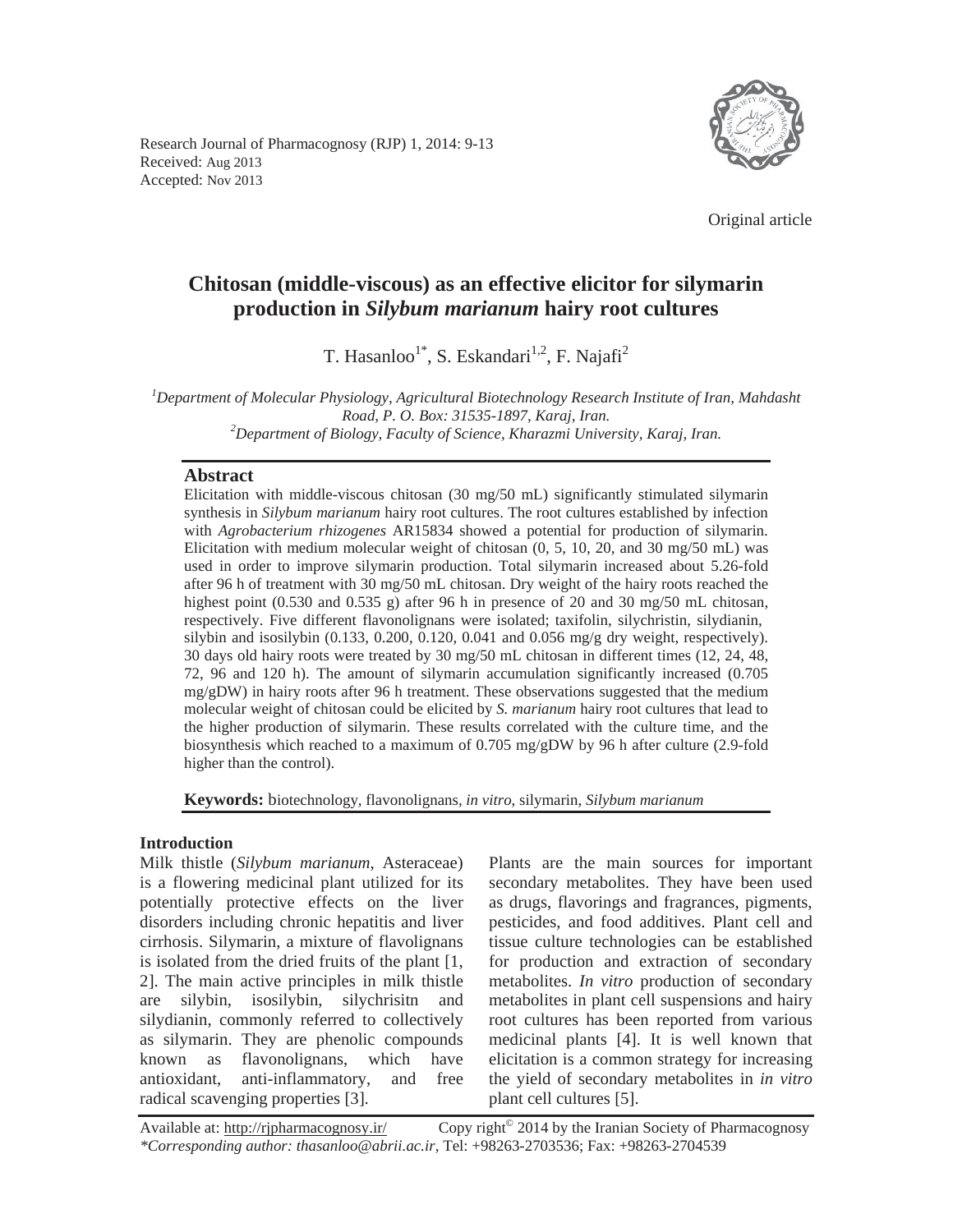For this purpose, fungal homogenates of different species have been recommended. The results depend on the fungal species employed and also on the homogenate preparation [6-8]. In order to obtain better results, using of compounds defined as a structural component such as chitosan is consequent [9]. Chitosan (polycationic polymer of  $\beta$ -1-4-linked Dglucosamine) is the major component of exoskeletons of insects and crustacea and can be found in the cell wall of many fungi. Improved production of different metabolites has been shown in chitosan elicited plant cell cultures [10-12].

We have recently reported the production of silymarin in hairy root cultures of *S. marianum* [13]. Hairy root is a plant disease caused by *Agrobacterium rhizogenes*, a gram-negative soil bacterium. Hairy roots grow rapidly, and are highly branched in culture media. The transformed roots are highly differentiated and stable [5].

To the best of our knowledge, no previous study has investigated the effects of chitosan on enhancement of silymarin productivity; therefore, the aim of the present study was to evaluate the effect of chitosan on silymarin production and flavonolignans profile in hairy root cultures of *S. marianum*.

## **Experimental**

## *Hairy root culture*

Hairy root culture of *S. marianum* was transformed by *A. rhizogenes* (AR15834), and the genetic transformation of these hairy roots was confirmed by polymerase chain reaction (PCR) according to the method described by Rahnama *et al.* [13]. PCR was performed for 35 thermal cycles (denaturation at 94 °C for 1 min, primer annealing at 53 °C for 1 min, and primer extension at 72 °C for 1 min) for rolB (forward primer 5´- ATGGATCCCAAATTGCTATTCCCCACG A-3' and reverse primer 5'- TTAGGCTTCTTTCATTCGGTTTACTGCA GC-3'). Hairy root cultures were induced by transferring six 1 cm roots to 50 mL of Murashige and Skoog liquid medium (MS) supplemented with 30 g  $/L$  sucrose in 150 mL flasks [14]. All the experiments were carried out on orbital shaker set at 150 rpm and incubated at  $25^{\circ}$ C in the dark.

## *Preparation of the elicitor*

Chitosan (middle-viscous) (28191, Sigma Chemical Co., Japan) was prepared according to Popp *et al.*, (1997) [15]. Chitosan was dissolved in 5% (v/v) 1N HCl through gentle heating and continuous stirring. pH of the solution was adjusted to 5 with 1N NaOH and the final concentration adjusted to 1 mg/mL by MS liquid medium. The homogenates were autoclaved for 15 min at 121 °C prior to use and used as elicitor at different concentrations (0, 10, 20 and 30 mg/50 mL culture media). The elicitors were added to 30 days-old hairy root cultures. For a time course study, untreated and elicited hairy roots were harvested at different time intervals (0, 12, 24, 48, 72, 96 and 120 h) and then frozen immediately at -80 ºC for the next biochemical assays. Biomass was quantified by dry weight.

## *Analytical procedures*

Silymarin was quantified by high performance liquid chromatography (HPLC) analysis as described by Hasanloo *et al.* (2013) on a Knauer liquid chromatography equipped with an injector with a 20 µl loop, a Nucleosil  $C_{18}$  5 ȝm (250×4.6 mm) column, K2600A UV detector and Chromgate software for peak integration [16]. Hairy roots were harvested from the shake-flasks and dried by tissue paper. Lyophilized powdered hairy root samples were measured in terms of DW. The samples were defatted with petroleum ether. The flavonolignans were extracted from the dried residue with 10 mL of methanol at 40 ºC for 8 h. The methanol solution was concentrated to a dry residue. The extract was dissolved in 2 mL of methanol and kept at 4 ºC in darkness.

## *Statistical analysis*

The data were given as the mean of at least three replicates. Statistical analysis was performed with SAS software (Version 6.2) using ANOVA method with Duncan test set at  $\acute{\alpha}$  0.05.

## **Results and Discussion**

*Effects of different concentrations of chitosan*  Hairy root cultures (30 days old) were treated with four different concentrations (0, 10, 20 and 30 mg/50 mL culture) of chitosan. Dry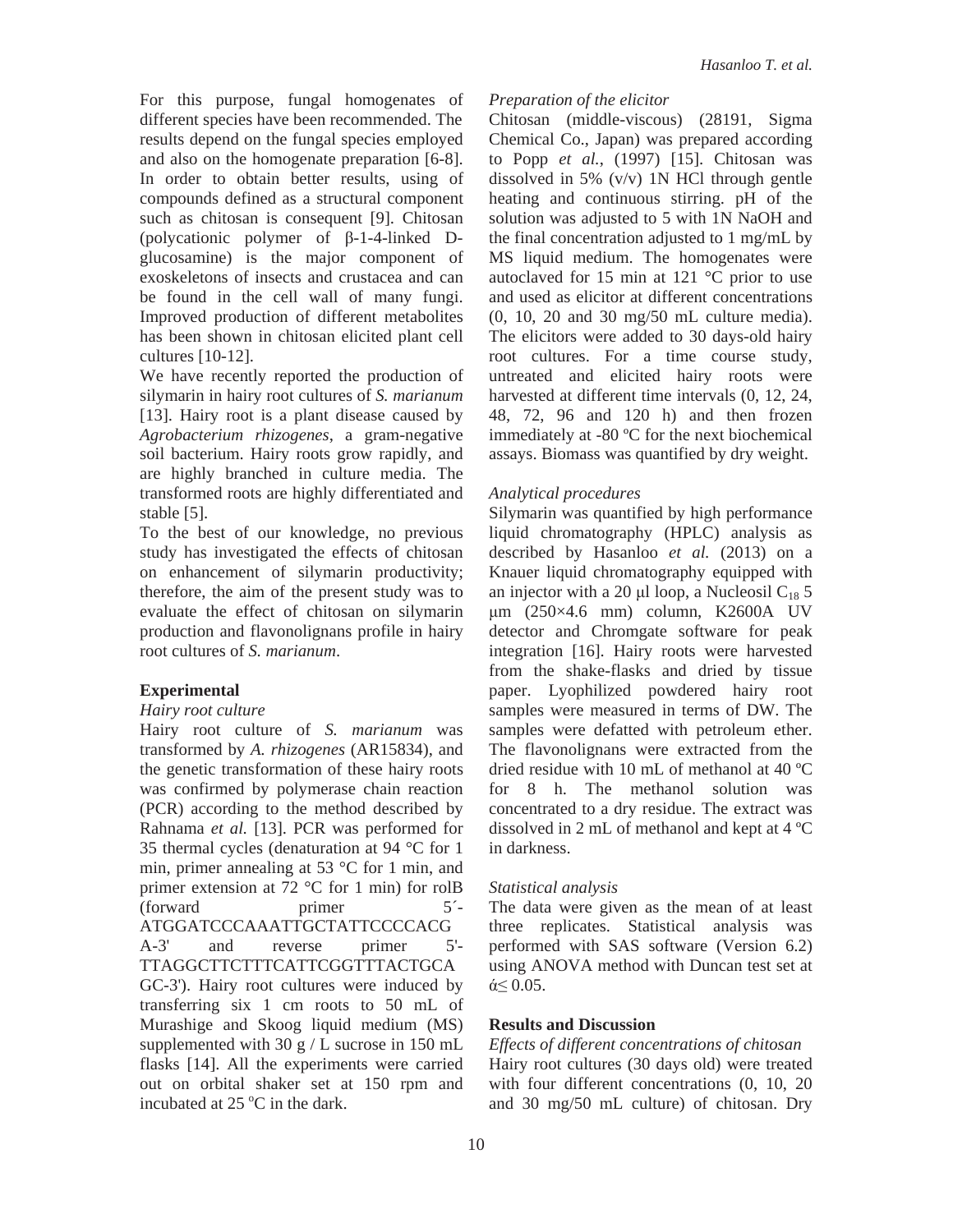|                            | <b>Concentration of chitosan</b><br>Flavonolignan (mg/gDW) |                    |                   |                  |                   |                   |
|----------------------------|------------------------------------------------------------|--------------------|-------------------|------------------|-------------------|-------------------|
|                            | $(mg/50$ mL)                                               | Taxifolin          | Silychristin      | Silydianin       | Isosilybin        | Silybin           |
| <b>Control</b>             | $\boldsymbol{0}$                                           | $0.034 \pm 0.002*$ | $0.059 \pm 0.01$  | $0.052 \pm 0.01$ | $0.009 \pm 0.009$ | $0.009 \pm 0.001$ |
| <b>Treated hairy roots</b> | 5                                                          | $0.063 \pm 0.007$  | $0.108 \pm 0.007$ | $0.099 + 0.01$   | $0.015 + 0.008$   | $0.015 \pm 0.005$ |
|                            | 10                                                         | $0.11 + 0.003$     | $0.158 + 0.02$    | $0.16 + 0.01$    | $0.033+0.002$     | $0.037+0.002$     |
|                            | 20                                                         | $0.049 + 0.01$     | $0.094 + 0.04$    | $0.112 + 0.02$   | $0.017 + 0.007$   | $0.04 + 0.02$     |
|                            | 30                                                         | $0.133 \pm 0.01$   | $0.200 \pm 0.03$  | $0.12 \pm 0.01$  | $0.056 \pm 0.001$ | $0.041 \pm 0.002$ |

**Table 1.** Flavonolignan content (mg/gDW) in chitosan (middle-viscous) treated and non-treated hairy root cultures of *S. marianum* 96 h after elicitation.

\* Data are means±SD from triplicate experiments

weight of chitosan treated hairy roots was stimulated and chitosan had a positive effect on the biomass after 96 h. It is quite obvious that the content of dry weight dramatically rose, hitting a peak in hairy root treated with10 mg chitosan that was 3.2-times that of the control (0.15 g). There was a gradual increase in dry weight content in treated hairy roots with 20 and 30 mg chitosan (0.530 and 0.535 g, respectively). The chitosan not only increased the growth index but also induced the production of silymarin. The amount of silymarin significantly increased (0.50 mg/gDW) in hairy roots after 96 h treatment at 10 mg/50 mL culture of chitosan (figure 1). There was a gradual decline in silymarin content in treated hairy roots with 20 mg chitosan (0.33 mg/gDW). The highest silymarin content was obtained in 30 g chitosan treated hairy roots after 96 h (0.07 mg/gDW). By HPLC analysis of the methanolic extract of the hairy root culture sample, the presence of silybin and isosilybin were detected. We have shown that the hairy roots produced silybin (0.041 mg /gDW), isosilybin (0.056 mg/gDW), silychristin (0.20 mg/gDW), silydianin (0.12 mg/gDW) and taxifolin (0.13 mg/gDW), which were similar to the compounds produced by the dried fruits of *S. marianum* (table 1). Based on the results, the concentration of 30 mg/50 mL culture of chitosan was chosen for further experiments.

## *Effects of feeding time on dry weight and silymarin production*

Time course for the induction of silymarin and dry weight in *S. marianum* hairy root cultures

treated with 30 mg/50 mL culture medium of chitozan are presented in Fig. 2A and B. Chitosan did not stimulate any increase in dry



**Figure 1.** Effect of different concentrations of chitosan (middle-viscous) on silymarin accumulation and dry weight of *S. marianum* hairy root culture.

The dry weight of treated hairy roots significantly decreased after 24 h (0.36 g) and reached to 0.32 g after 48 h but thereafter decreased and the lowest dry weight was observed after 96 h (0.26 g). The dry weight of treated hairy roots significantly enhanced from 0.26 to 0.34 g after 96 h. No change was observed in dry weight in non-treated hairy roots after 24 h. A slight increase was observed in dry weight of non-treated hairy roots from 24 to 120 h. As shown in figure 2A, silymarin slightly increased from 12 to 48 h after elicitation with chitozan and hitting to 0.3 mg/gDW that was 1.38-times that of the control (0.18 mg/gDW). A dramatic increase (after 72 h) was observed after a slight decrease in silymarin content between 48 and 72 h, hitting a pick (0.70 mg/gDW) that was 7 times that of the control  $(0.15 \text{ mg/gDW})$ .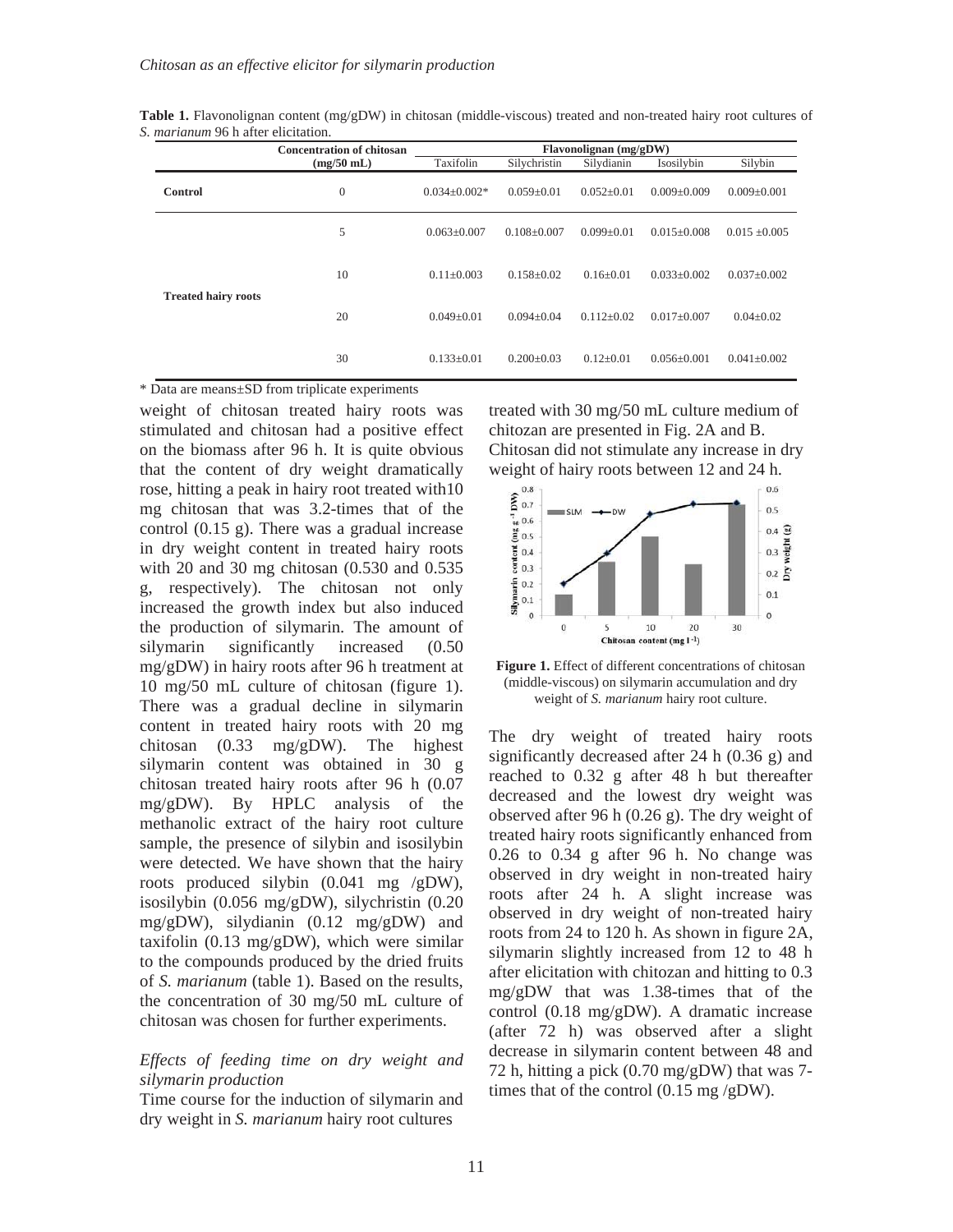Understanding the molecular basis and characterization of biochemical pathways affected upon elicitation could be considered as an important step in the development of our knowledge for the large-scale production of pharmaceutically valuable secondary metabolites. The mechanism of elicitation is largely unknown. To date various methods have been developed and introduced signal transduction cascades. Different authors have shown that  $Ca^{2+}$  plays an important role in the regulation of the signal transduction cascades. Vasconsuelo *et al*. showed that chitosan as an elicitor stimulated anthraquinone (Aq) synthesis in *Rubia tinctorum* L. cultures and involved activation of phospholipase C (PLC), protein kinase C (PKC), phosphoinositide 3 kinase (PI3K) which mediates protein kinase (MAPK) cascades activation [17]. Also, they showed that chitosan increased intracellular  $Ca^{2+}$  concentration in a medium devoid of calcium. They demonstrated that mobilization of intracellular  $Ca^{2+}$  participates is one of the molecular mechanism of chitosan dependent anthraquinone synthesis in *R. tinctorum* cultures [12].

Jasmonate and its methyl derivative, methyl jasmonate (MeJA), are naturally occurring compounds that mediate several plant physiological processes in response to pathogen attack, wounding, and ozone. It is well known that endogenous JA level increases rapidly and transiently in response to elicitors. It has been reported that chitosan stimulates the accumulation of jasmonic acid, a signal molecule related to defense-gene regulation [18].

Oxidative stresses are known to be an integral part of defense responses initiated by elicitors. The synthesis of many antioxidant enzymes plays a central role in defense response against oxidative stresses imposed by elicitors. Jasmonates trigger the defense responses that resemble those initiated by pathogen infection and also modulate the production of certain secondary metabolites in a variety of plant species [18]. Plant-species, class of secondary metabolite, type of elicitors, elicitor concentrations and time of elicitation in the phase of cell growth cycle are the main reasons for effectiveness of the elicitor. The timing of elicitor treatment is critical because different growth phases will show different abilities to receive and further modulate the signals in elicitation activities and various defence responses [19,20]. The observed cell growth retardation in elicited cultures in time course study could be a result of elicitor depressing primary metabolism and switching on secondary metabolisms in plant cell culture [21]. The most striking result to emerge from our data was that the dry weight of the treated hairy roots was higher than the control and had enhanced with the increase in concentration of chitosan.

Increase in silymarin content with respect to chitosan addition could be attributed to the fact that chitosan acts as a powerful inducing signal and the effectiveness of chitosan elicitation depends on time elicitation implying that timing of the hairy root harvesting is critical. However, there is still a lack of information about the priming of *S. marianum* hairy roots by biotic or abiotic elicitors to explain silymarin production induced by elicitors. Clearly more work is needed to identify cellular target and signal transduction in chitosan treated hair root culture of *S. marianm*. Finally, knowledge on the mode of action of any given elicitor might



**Figure 2**. Time course of the chitozan-induced dry weight (A) and silymarin accumulation (B) of *S. marianu*m treated and non-treated hairy root culture

be useful to reach higher levels of silymarin which is of economic importance.